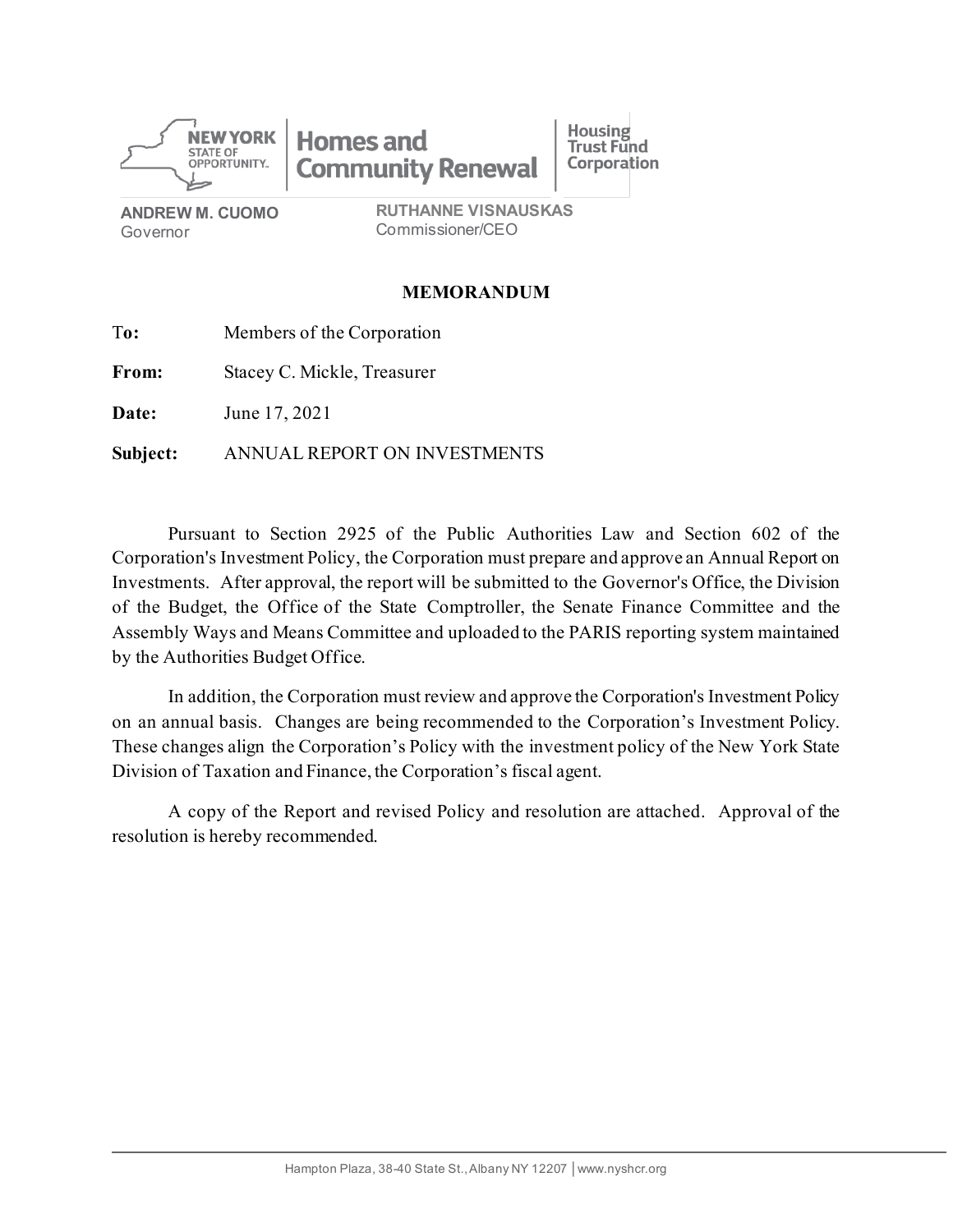

**ANDREW M. CUOMO** Governor

**RUTHANNE VISNAUSKAS** Commissioner/CEO

## **INVESTMENT REPORT**

**For the Fiscal Year Ending March 31, 2021**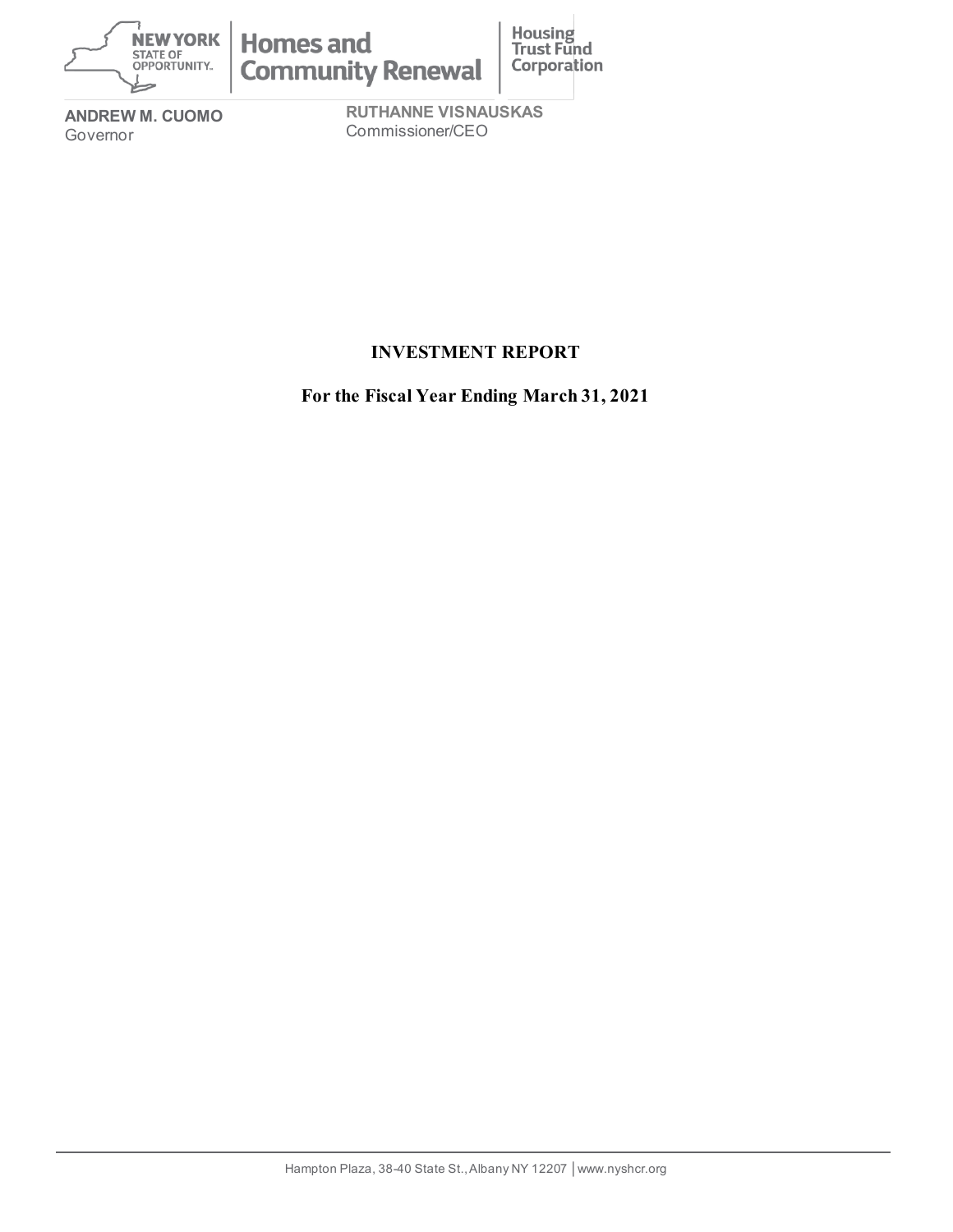|      | <b>HOUSING TRUST FUND CORPORATION</b><br><b>Investments and Cash Report</b>                                                                                         |                               |  |
|------|---------------------------------------------------------------------------------------------------------------------------------------------------------------------|-------------------------------|--|
|      | As of March 31, 2021                                                                                                                                                |                               |  |
|      |                                                                                                                                                                     |                               |  |
| MAC# | Investments (at cost) as of March 31, 2021<br>460 US Treasury Bills due May 20, 2021 (Developer Escrow Account)                                                     | \$9,539,880                   |  |
|      | 460 US Treasury Bills due July 15, 2021 (Developer Escrow Account)                                                                                                  | \$998,534                     |  |
|      | 460 US Treasury Bills due September 9, 2021 (Developer Escrow Account)                                                                                              | \$1,799,577                   |  |
|      | 460 US Treasury Bills due November 4, 2021 (Developer Escrow Account)                                                                                               | \$11,540,863                  |  |
|      | 462 US Treasury Bills due May 20, 2021 (Custodial Account)                                                                                                          | \$9,391,116                   |  |
|      | 462 US Treasury Bills due May 20, 2021 (Custodial Account)                                                                                                          | \$5,443,373                   |  |
|      | 462 US Treasury Bills due May 20, 2021 (Custodial Account)<br>462 US Treasury Bills due July 15, 2021 (Custodial Account)                                           | \$9,732,575<br>\$69,897       |  |
|      | 462 US Treasury Bills due August 12, 2021 (Custodial Account)                                                                                                       | \$1,964,285                   |  |
|      | 462 US Treasury Bills due September 9, 2021 (Custodial Account)                                                                                                     | \$999,654                     |  |
|      | 462 US Treasury Bills due September 9, 2021 (Custodial Account)                                                                                                     | \$4,774,571                   |  |
|      | 462 US Treasury Bills due September 9, 2021 (Custodial Account)                                                                                                     | \$13,498,823                  |  |
|      | 462 US Treasury Bills due September 9, 2021 (Custodial Account)                                                                                                     | \$1,699,711                   |  |
|      | 462 US Treasury Bills due October 7, 2021 (Custodial Account)<br>462 US Treasury Bills due November 4, 2021 (Custodial Account)                                     | \$1,870,633<br>\$284,651      |  |
|      | 462 US Treasury Bills due November 4, 2021 (Custodial Account)                                                                                                      | \$50,938                      |  |
|      | 462 US Treasury Bills due December 2, 2021 (Custodial Account)                                                                                                      | \$2,560,227                   |  |
|      | 462 US Treasury Bills due January 27, 2022 (Custodial Account)                                                                                                      | \$1,599,673                   |  |
|      | 462 US Treasury Bills due February 24, 2022 (Custodial Account)                                                                                                     | \$5,730,999                   |  |
|      | 462 US Treasury Bills due February 24, 2022 (Custodial Account)                                                                                                     | \$7,599,694                   |  |
|      | 462 US Treasury Bills due February 24, 2022 (Custodial Account)                                                                                                     | \$3,123,819                   |  |
|      | 462 US Treasury Bills due February 24, 2022 (Custodial Account)                                                                                                     | \$699,512                     |  |
|      | 466 US Treasury Bills due November 4, 2021 (Homes for Working Families Account)<br>466 US Treasury Bills due September 9, 2021 (Homes for Working Families Account) | \$6,496,530<br>\$3,499,288    |  |
|      | 467 US Treasury Bills due September 9, 2021 (Section 8 Administrative Account)                                                                                      | \$1,566,890                   |  |
|      | 467 US Treasury Bills due September 9, 2021 (Section 8 Administrative Account)                                                                                      | \$2,998,962                   |  |
|      | 467 US Treasury Bills due November 4, 2021 (Section 8 Administrative Account)                                                                                       | \$49,938,828                  |  |
|      | 467 US Treasury Bills due November 4, 2021 (Section 8 Administrative Account)                                                                                       | \$6,213,389                   |  |
| 467  | US Treasury Bills due January 27, 2022 (Section 8 Administrative Account)                                                                                           | \$16,750,101                  |  |
|      | 467 US Treasury Bills due January 27, 2022 (Section 8 Administrative Account)<br>469 US Treasury Bills due February 25, 2021 (OCR Miscellaneous Programs Account)   | \$9,249,325<br>\$1,102,230    |  |
|      | 469 US Treasury Bills due September 9, 2021 (OCR Miscellaneous Programs Account)                                                                                    | \$999,654                     |  |
|      | 471 US Treasury Bills due September 9, 2021 (Empire State Relife Fund Account)                                                                                      | \$999,654                     |  |
|      | 475 US Treasury Bills due July 15, 2021 (Reserve Account)                                                                                                           | \$16,891,199                  |  |
|      | 475 US Treasury Bills due July 15, 2021 (Reserve Account)                                                                                                           | \$356,477                     |  |
|      | 475 US Treasury Bills due July 15, 2021 (Reserve Account)                                                                                                           | \$9,986,250                   |  |
|      | 475 US Treasury Bills due September 9, 2021 (Reserve Account)                                                                                                       | \$876,819                     |  |
|      | 475 US Treasury Bills due November 4, 2021 (Reserve Account)<br>475 US Treasury Bills due January 27, 2022 (Reserve Account)                                        | \$21,572,575<br>\$49,958,544  |  |
|      | 475 US Treasury Bills due January 27, 2022 (Reserve Account)                                                                                                        | \$10,196,539                  |  |
|      | 475 US Treasury Bills due January 27, 2022 (Reserve Account)                                                                                                        | \$2,494,930                   |  |
|      | 480 US Treasury Bills due June 17, 2021 (OHP Miscellaneous Programs Account)                                                                                        | \$13,998,774                  |  |
|      | 480 US Treasury Bills due November 4, 2021 (OHP Miscellaneous Programs Account)                                                                                     | \$6,997,355                   |  |
|      | Total Investments as of March 31, 2021                                                                                                                              | \$328,117,316                 |  |
|      |                                                                                                                                                                     |                               |  |
|      | <b>Interest Earned and Received:</b>                                                                                                                                | <b>To Date</b>                |  |
|      | Investments                                                                                                                                                         | \$4,940,111                   |  |
|      | All Checking Accounts                                                                                                                                               | \$61,567                      |  |
|      | <b>Total Interest Earned and Received</b>                                                                                                                           | \$5,001,678                   |  |
|      | <b>Accrued Interest:</b>                                                                                                                                            |                               |  |
|      | Interest Earned and Accrued but not received by March 31, 2021                                                                                                      | \$186,706                     |  |
|      | Total Accrued Interest at March 31, 2021                                                                                                                            | \$186,706                     |  |
|      | 458 Cash in Checking Account - Section 8 Program Account                                                                                                            | \$1,478,955                   |  |
|      | 460 Cash in Checking Account - Developer Escrow Account                                                                                                             | \$1,180,105                   |  |
|      | 461 Cash in Checking Account - Public Housing Mod. Account                                                                                                          | \$725,833                     |  |
|      | 462 Cash in Checking Account - Custodial Account                                                                                                                    | \$67,138,867                  |  |
|      | 465 Cash in Checking Account - HOME Program Account                                                                                                                 | \$10,810,633                  |  |
|      | 466 Cash in Checking Account - Homes For Working Families Account                                                                                                   | \$10,138,316                  |  |
|      | 467 Cash in Checking Account - Section 8 Administrative Account<br>469 Cash in Checking Account - Office of Community Renewal Miscellaneous Account                 | \$11, 127, 653<br>\$7,598,097 |  |
|      | 470 Cash in Checking Account - HCV Main Account                                                                                                                     | \$23,479,906                  |  |
|      | 471 Cash in Checking Account - Empire State Relief Fund                                                                                                             | \$466,123                     |  |
|      | 472 Cash in Checking Account - Master Escrow Account                                                                                                                | \$0                           |  |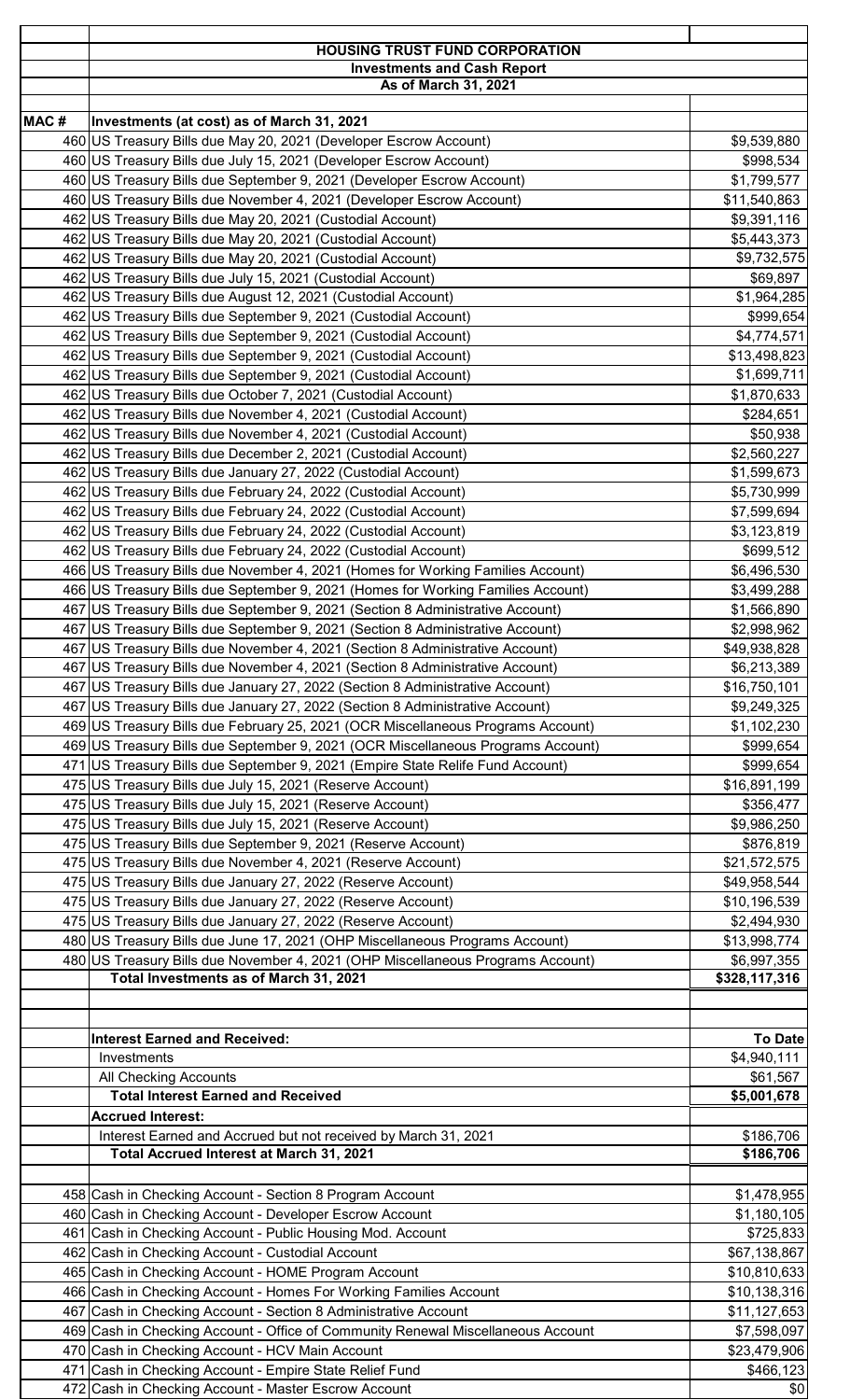| Total Fees Paid for Bank and Investment Servicing - April 1, 2020 to March 31, 2021 | \$599,230     |
|-------------------------------------------------------------------------------------|---------------|
| Total Cash in Checking Accounts at March 31, 2021                                   | \$144,702,885 |
| 899 Cash in Checking Account - Office of Storm Recovery Lockbox                     | \$26,779      |
| 898 Cash in Checking Account - Office of Storm Recovery Escrow Account              | \$110,516     |
| 897 Cash in Checking Account - FOSR - NOAA                                          | \$0           |
| 896 Cash in Checking Account - GOSR - DR Repayments                                 | \$616,425     |
| 895 Cash in Checking Account - Office of Storm Recovery Initiative Program          | \$21,965      |
| 893 Cash in Checking Account - Small Cities Payroll Account                         | \$159         |
| 892 Cash in Checking Account - Disaster Relief Account                              | \$52,939      |
| 891 Cash in Checking Account - Small Cities Account                                 | \$23,542      |
| 480 Cash in Checking Account - OHP Miscellaneous Programs Account                   | \$5,365,197   |
| 475 Cash in Checking Account - Reserve Account                                      | \$107,463     |
| 473 Cash in Checking Account - Family Self Sufficiency Account                      | \$4,233,410   |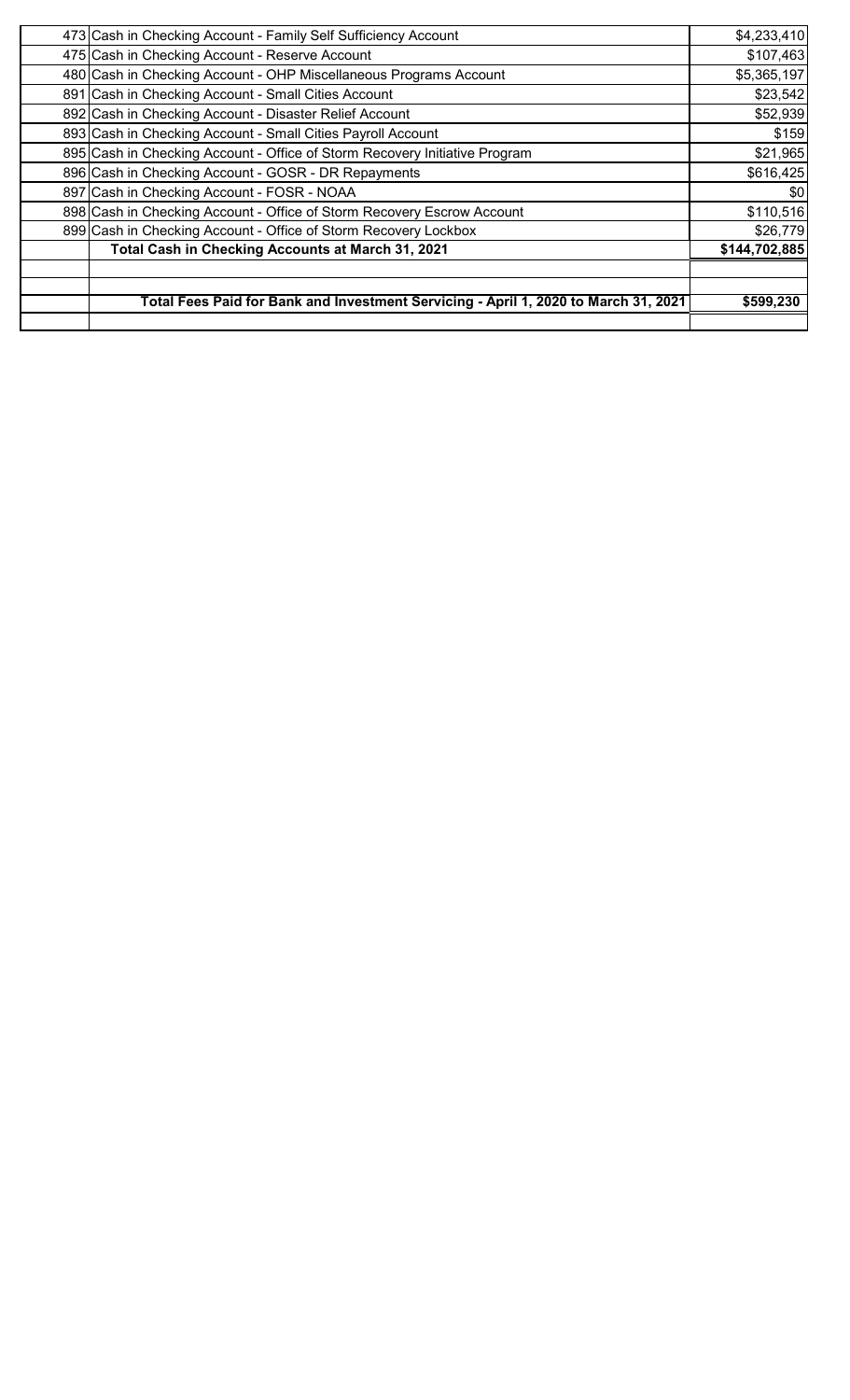

**ANDREW M. CUOMO** Governor

**RUTHANNE VISNAUSKAS** Commissioner/CEO

# **INVESTMENT POLICY**

**For the Fiscal Year Ending March 31, 2021**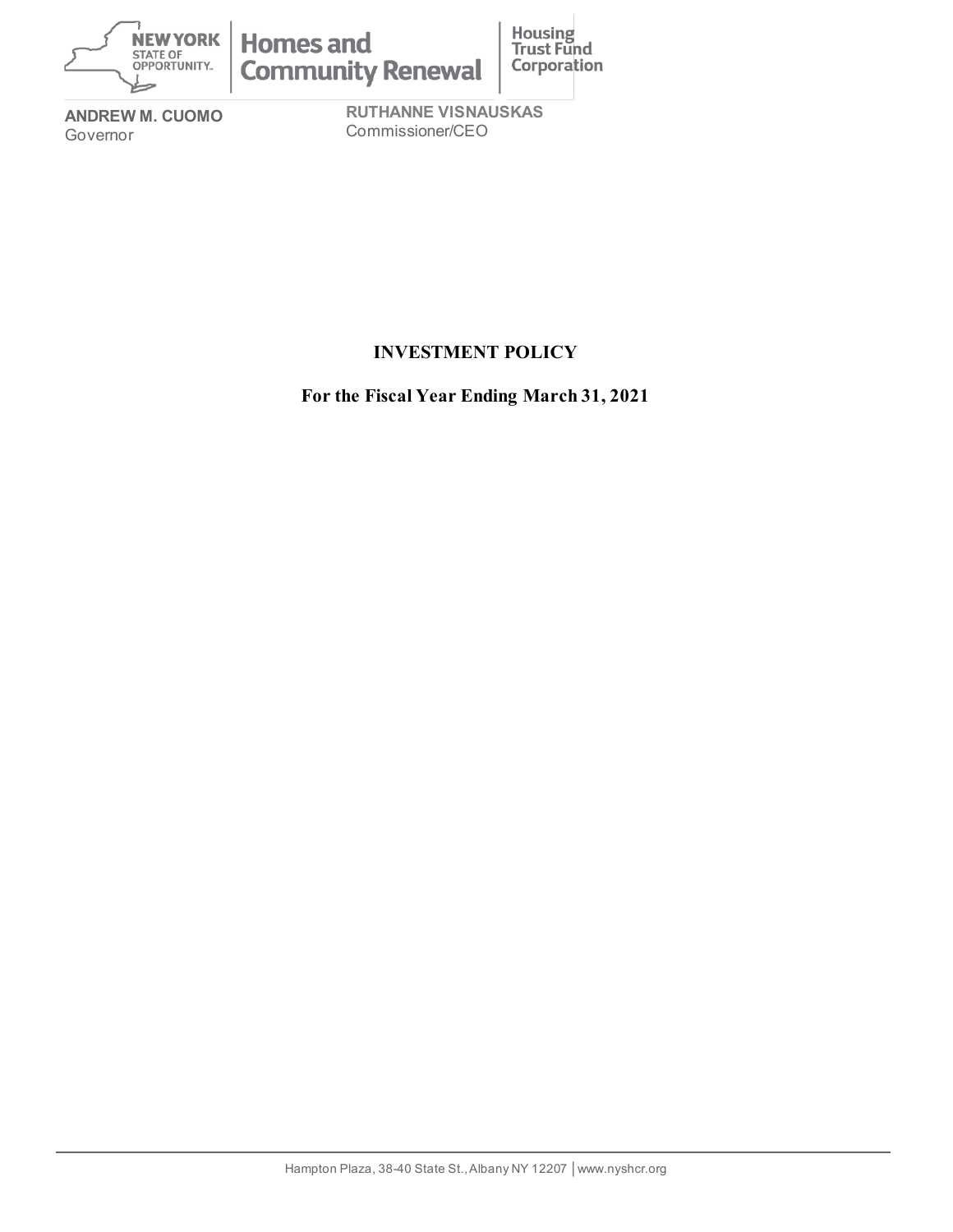### **THE POLICY OF THE HOUSING TRUST FUND CORPORATION REGARDING INVESTMENT OF ALL CORPORATION MONEY, PROVIDING FOR THE SECURITY OF THOSE INVESTMENTS AND PROVIDING FOR PERIODIC REPORTS ON THE INVESTMENTS Dated as of June 24, 2021**

### **ARTICLE I STATEMENT OF PURPOSE AND TITLE**

101. This Policy is adopted pursuant to the provisions of Section 2925 of the Public Authorities Law and shall be reviewed and approved by the Members of the Corporation at least annually.

102. This document may be referred to as the Corporation's "Investment Policy".

### **ARTICLE II DEFINITION OF TERMS**

201. Definitions. The following terms shall, for all purposes of this Investment Policy, have the following meanings unless the context shall clearly indicate some other meaning:

"Act" shall mean Article XVIII of the New York Private Housing Finance Law.

"Board" shall mean the Board of Directors of the Corporation.

"Commissioner of Taxation and Finance" shall mean the New York State Commissioner of Taxation and Finance or that Commissioner's designee.

"Corporation" shall mean the Housing Trust Fund Corporation.

"Corporation Staff Accountant" shall mean that person assigned to maintain the Corporation's daily books of account and perform other related Corporate accounting functions including accounting for Corporate investments.

"Corporation Treasurer" shall mean that person so appointed by the Board.

"Counsel" shall mean an attorney designated by the Board, or if so designated by the Board, the Counsel of the New York State Division of Housing and Community Renewal.

"Custodial Account" shall mean the bank account of the Corporation, pursuant to Section 59-A of the Private Housing Finance Law, maintained by the Custodian.

"Custodian" shall mean the Commissioner of Taxation and Finance.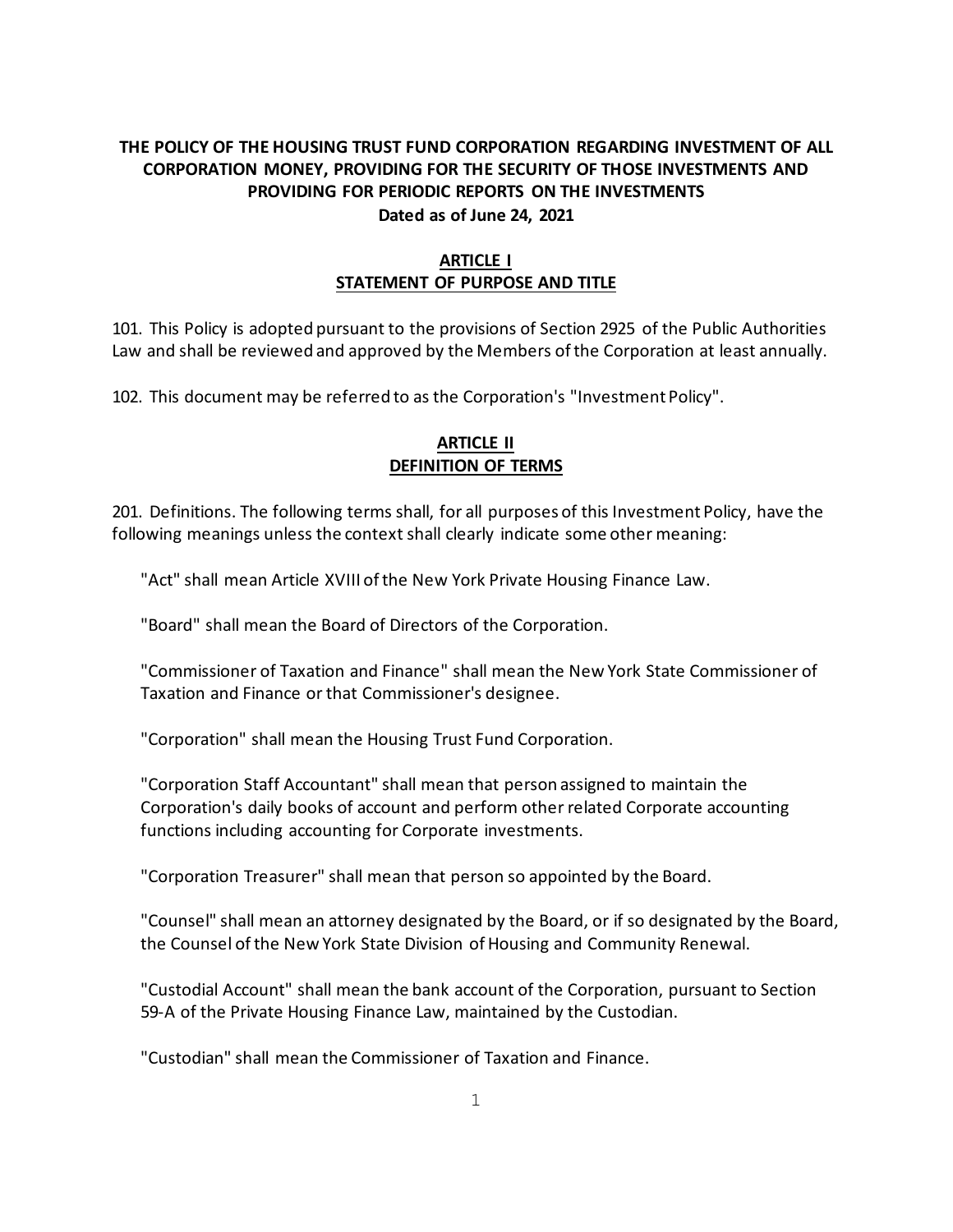"Deliver" or Delivered" shall mean either (1) the voluntary transfer of possession to the Custodian or a custodial bank designated by the Custodian, or (2) the registration of transfer by the appropriate book entry procedure by a member of the Federal Reserve System.

"Depository Bank" shall mean a bank designated by the Commissioner of Taxation and Finance to hold deposits of the Corporation's funds. The obligation on the part of the Depository Bank is that it keeps the deposit and, upon request, restores it to the depositor or otherwise delivers it according to the original trust.

"Investment Agent" shall be the Custodian or the Custodian's designee authorized to invest the funds of the Corporation at the direction of the Investment Officer pursuant to the New York State Department of Taxation and Finance's Investment Policy, as amended from time to time.

"Investment Obligations" shall mean Permitted Investments, as defined by the New York State Investment Policy.

"Investment Officer" shall mean the Corporation Treasurer.

"Members" shall mean the Board of Directors of the Corporation.

"New York State Investment Policy" shall mean the New York State Department of Taxation and Finance's Investment Policy, as amended from time to time, pursuant to which the Commissioner of Taxation and Finance invests certain funds of state agencies and public authorities.

"Officer" shall mean any person holding an office of the Corporation as defined in the Corporation By-Laws.

"Repurchase Agreement" shall mean two simultaneous transactions, one the purchase of securities by the Investment Agent from a seller, the other the commitment on the part of the seller of the securities to repurchase the securities at an agreed upon price at some mutually agreed upon future date.

### **ARTICLE III INVESTMENT AUTHORIZATION, PERMITTED INVESTMENTS AND SECURITY THEREFOR**

301. Investment Authorization.

(1) The Investment Agent shall invest the funds of the Corporation in accordance with the terms of the New York State Investment Policy at the direction of and in concert with the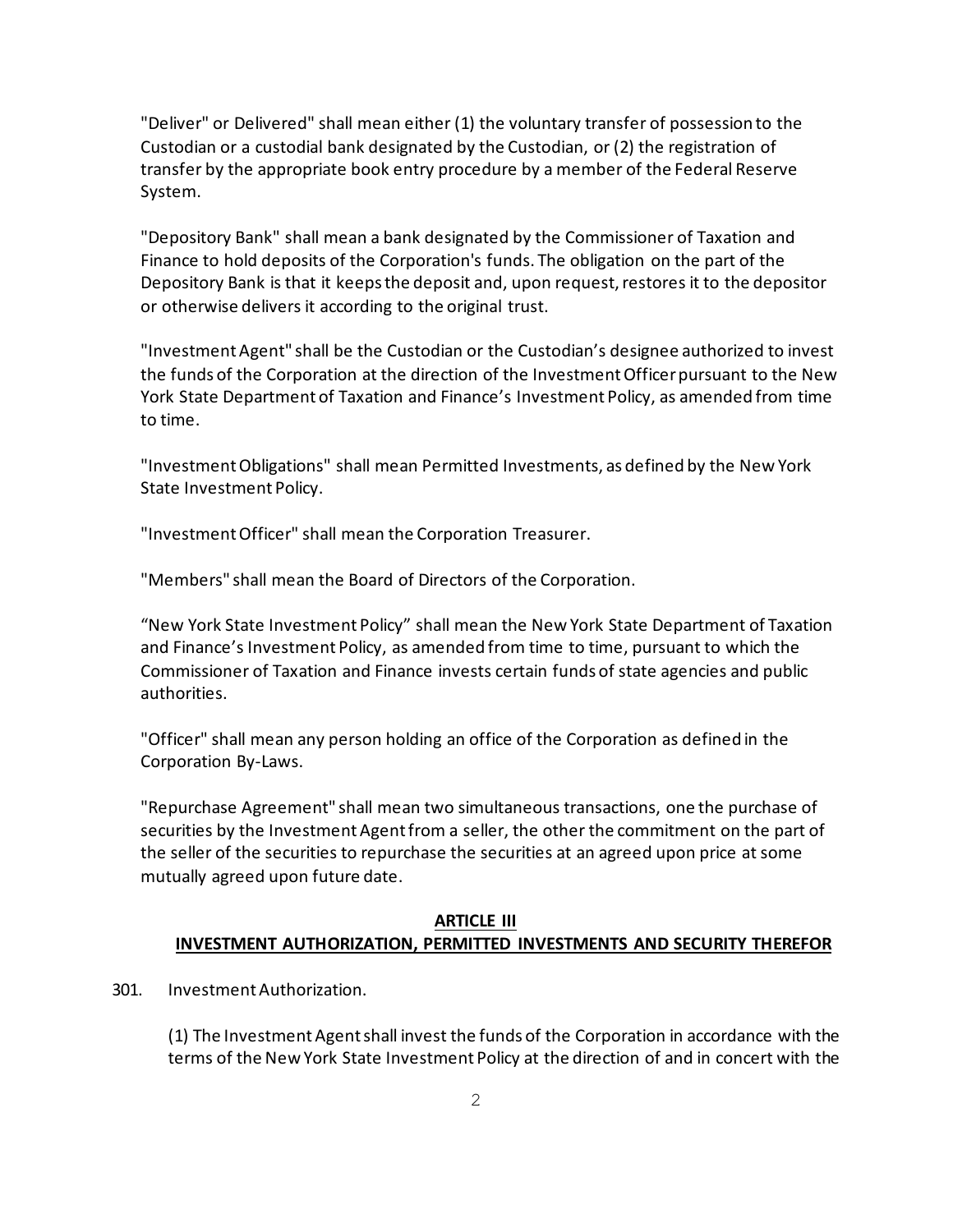InvestmentOfficer.

(2) Solely for the purpose of expediency, the Investment Officer or the Corporation Staff Accountant, if permitted by the Investment Officer, may orally communicate the investment decision to the Investment Agent. However, only a written or e-mail confirmation to the Investment Agent can be considered as the authorization for any investment of the Corporation's funds.

302. Permitted Investments and Required Security Provisions.

(1) All funds of the Corporation must be invested in accordance with the New York State Investment Policy and applicable law.

303**.** Collateral

(1) All deposits and investments must be fully secured in accordance with Section 98 of the New York State Finance Law and other applicable law.

304. Corporation Review of Investments. All investmentsshall be reviewed by the Corporation at least annually.

### **ARTICLE IV RESPONSIBILITIES OF INVESTMENT AGENT**

401. Responsibilities of Investment Agent.

(1) The Investment Agent shall invest Custodial Account funds in accordance with the New York State Investment Policy, applicable law and the Investment Policy at the direction of the Investment Officer.

### **ARTICLE V OTHER REQUIREMENTS OF INVESTMENTS**

501. Written Contracts.

In accordance with Section 2925, Subdivision 3(c) of the Public Authorities Law, all investments of the Corporation's funds must be made pursuant to a written contract between the Corporation and its InvestmentAgent. However, because it is not practical or a regular business practice to impose this requirement on the Commissioner of Taxation and Finance, the Corporation hereby waives this provision solely with respect to the Commissioner of Taxation and Finance when that Commissioner acts as the Corporation's Investment Agent.

502. Security Provisions.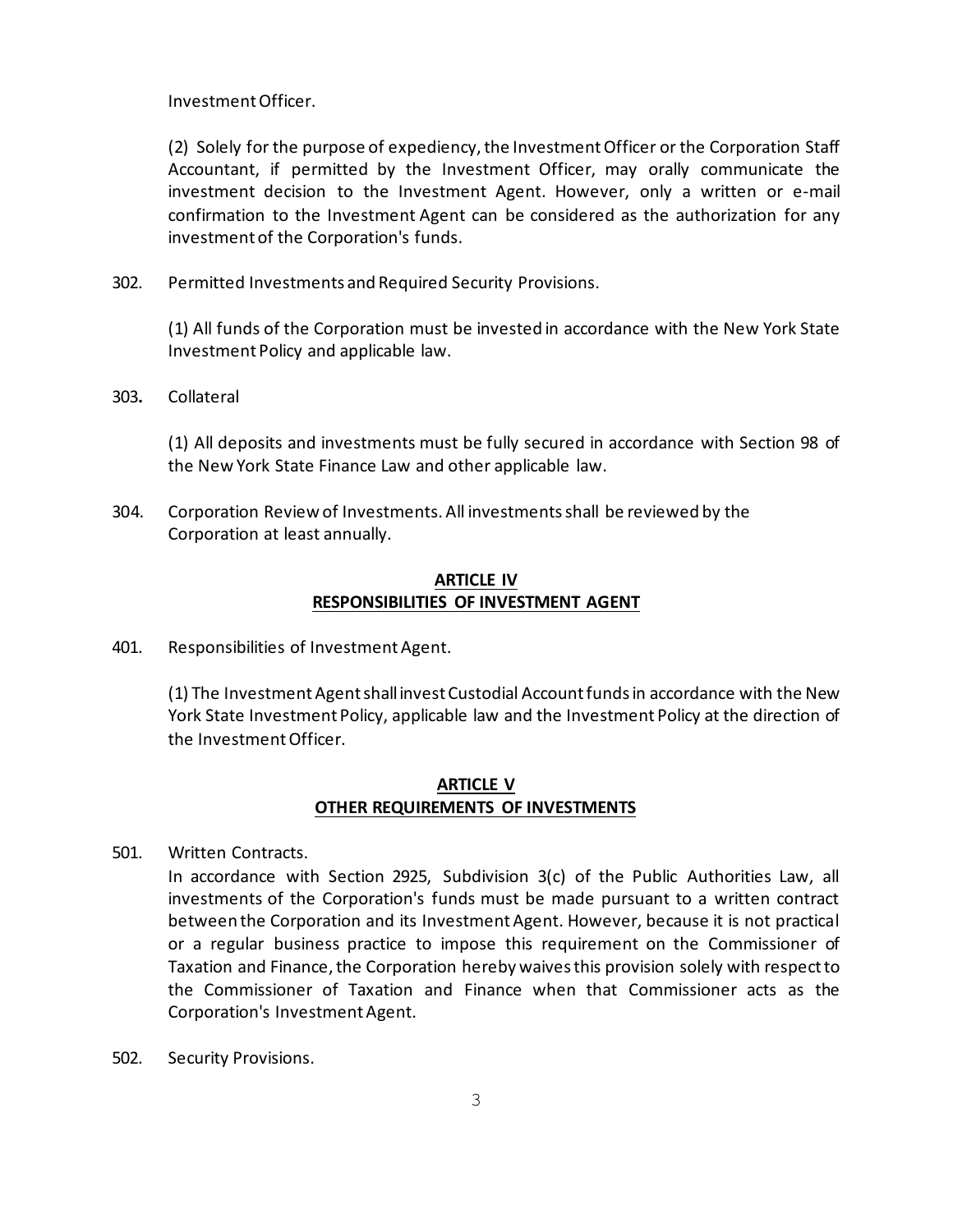Each investment shall provide for sufficient security of the Corporation's financial interest as stated in Article III of this Investment Policy. The Investment Agent shall maintain a description of the use, type and amount of collateral or insurance for each investment, the method for valuation of that collateral and of control, and of control, deposit and retention of investments and any required collateral, including, where appropriate, physical delivery or other action necessary to obtain title or a perfected security interest.

#### 503. Investment Operating Procedures Manual.

The Investment Officer is hereby required to establish and maintain procedures for investments. Such procedures shall be sufficiently detailed to comply with Guidelines for Investments by Public Authorities issued by the Office of the State Comptroller. Such manual may be incorporated in any other manual of Corporation financial operating procedures.

#### **ARTICLE VI REPORTS**

### 601. Quarterly Reports.

Within thirty (30) days after the conclusion of each quarter of the Corporation's fiscal year.(i.e. April 30, July 31, October 31, and January 31), the Corporation shall prepare and deliver to the Members of the Corporation a report on the Corporation's Investments. Such reports shall include a description of new investments, the inventory of existing investments.

#### 602. Annual Report.

Within ninety (90) days after the close of each fiscal year, the Members of the Corporation shall approve an annual investment report. Such report shall include the Policy and any supplemental resolutions, the results of an annual independent audit of the investments, the annual investment income record of the Corporation and a list of the total fees, commissions or other compensations by payee for all investment advisors, and an annual consolidation of other material contained in the quarterly reports. This annual investment report, after being approved by the Members, shall be submitted to the Governor's Office, Division of the Budget, Office of the State Comptroller, the Senate Finance Committee and the Assembly Ways and Means Committee. Copies of the annual investment report shall also be available to the public upon reasonable request at the Corporation's main office.

### **ARTICLE VII MISCELLANEOUS PROVISIONS**

### 701. Powers of Amendment.

Any modification or amendment of this Investment Policy may be made by a supplemental resolution adopted at any duly constituted meeting of the Members;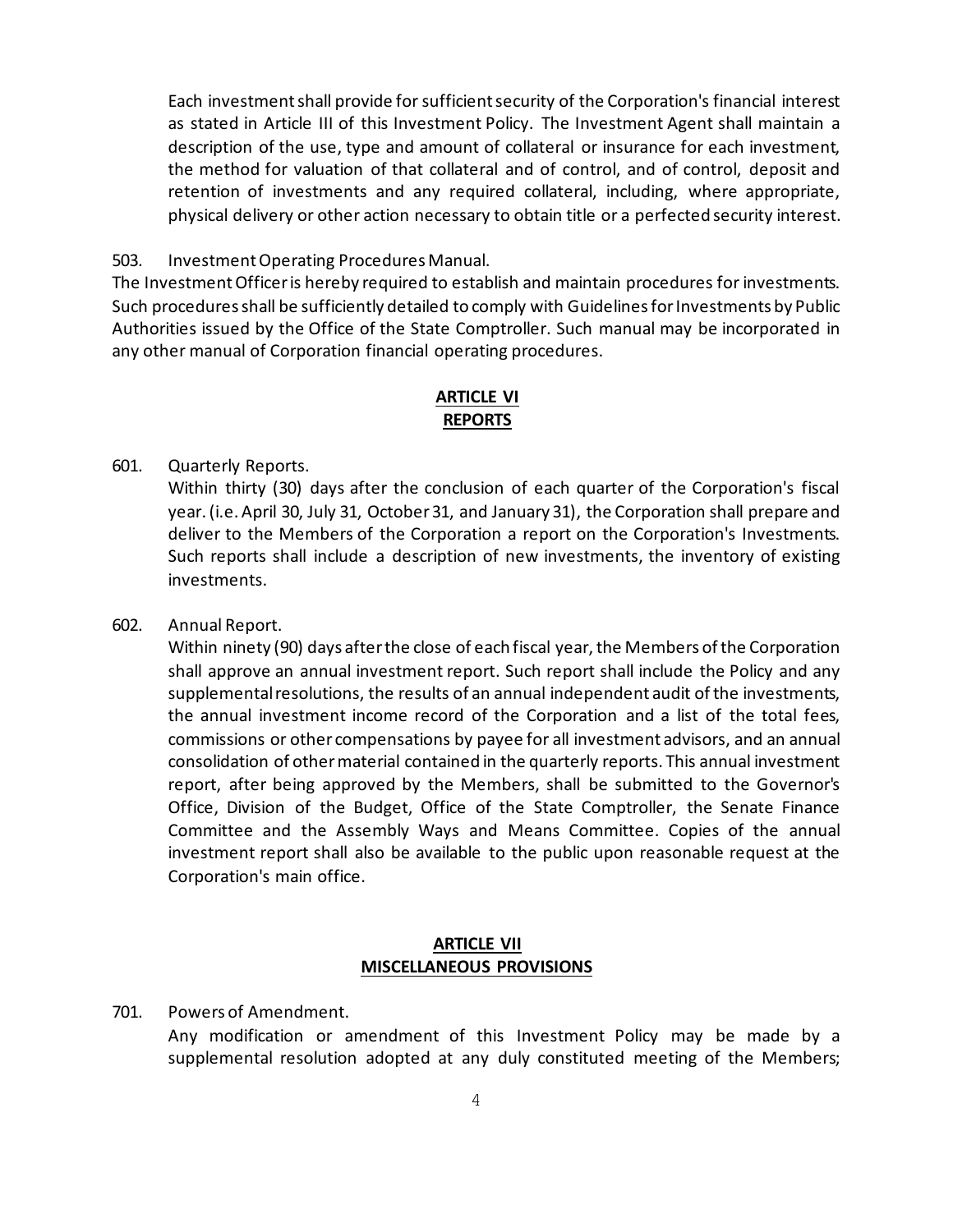provided, however, that no such modification or amendment to this Investment Policy shall abrogate the rights and duties of then existing Corporation contracts with third parties. The Chairman or President of the Corporation may make non-material changes to this Investment Policy.

702. No Recourse Under this Investment Policy

(1) No provision in this Investment Policy shall be the basis of any claim against any Member, officer or employee of the Corporation in their individual or official capacity or against the Corporation itself.

(2) Members, officers, or employees of the Corporation shall be deemed to be acting within the Public Officers Law in the discharge of their duties pursuant to this Investment Policy.

### 703. Effect of Failure to Comply.

Failure to comply with this Investment Policy shall not invalidate any investment or affect the validity of the authorization of the Members or their designees to make such investments.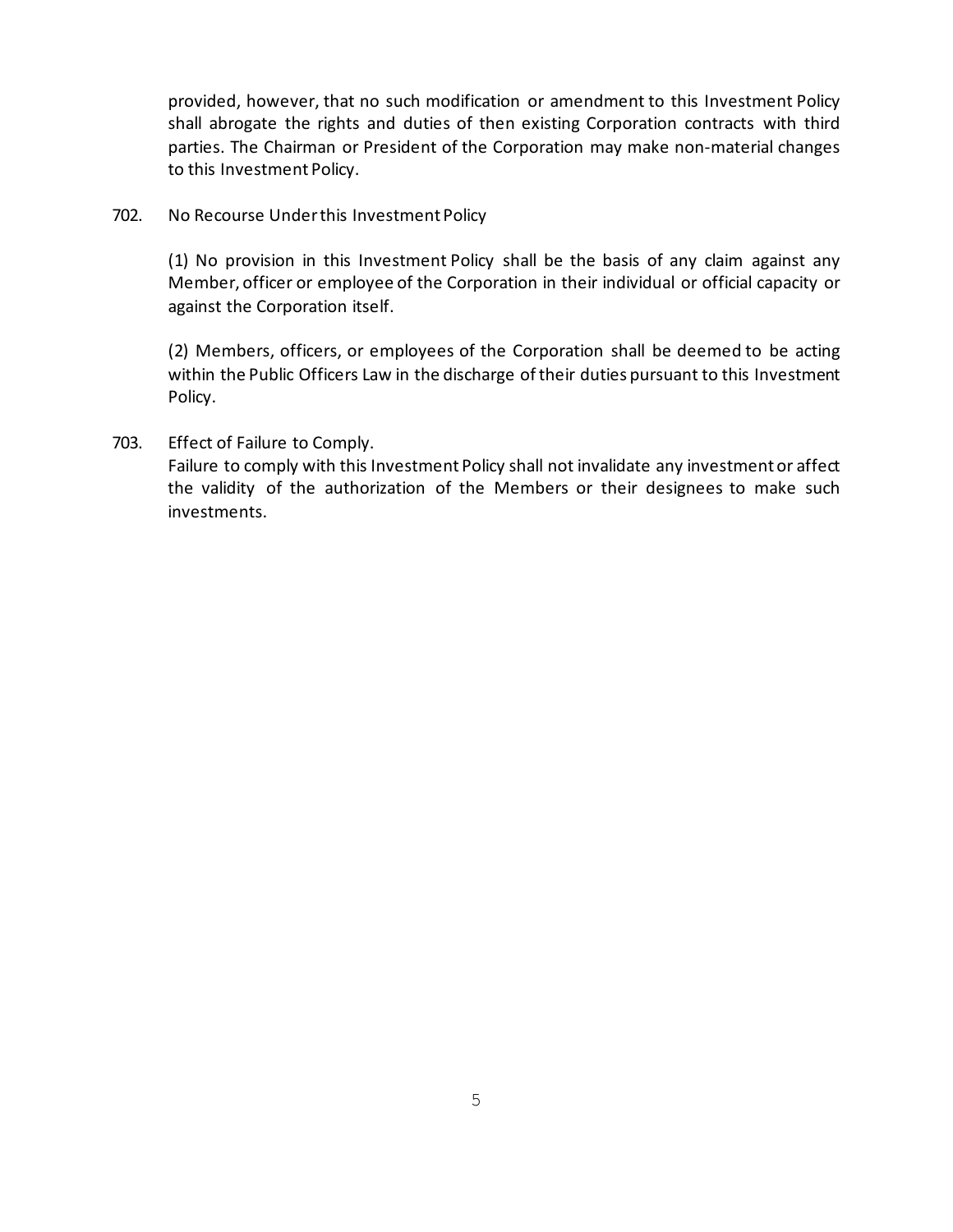### **EXHIBIT 1**

**New York State Investment Policy**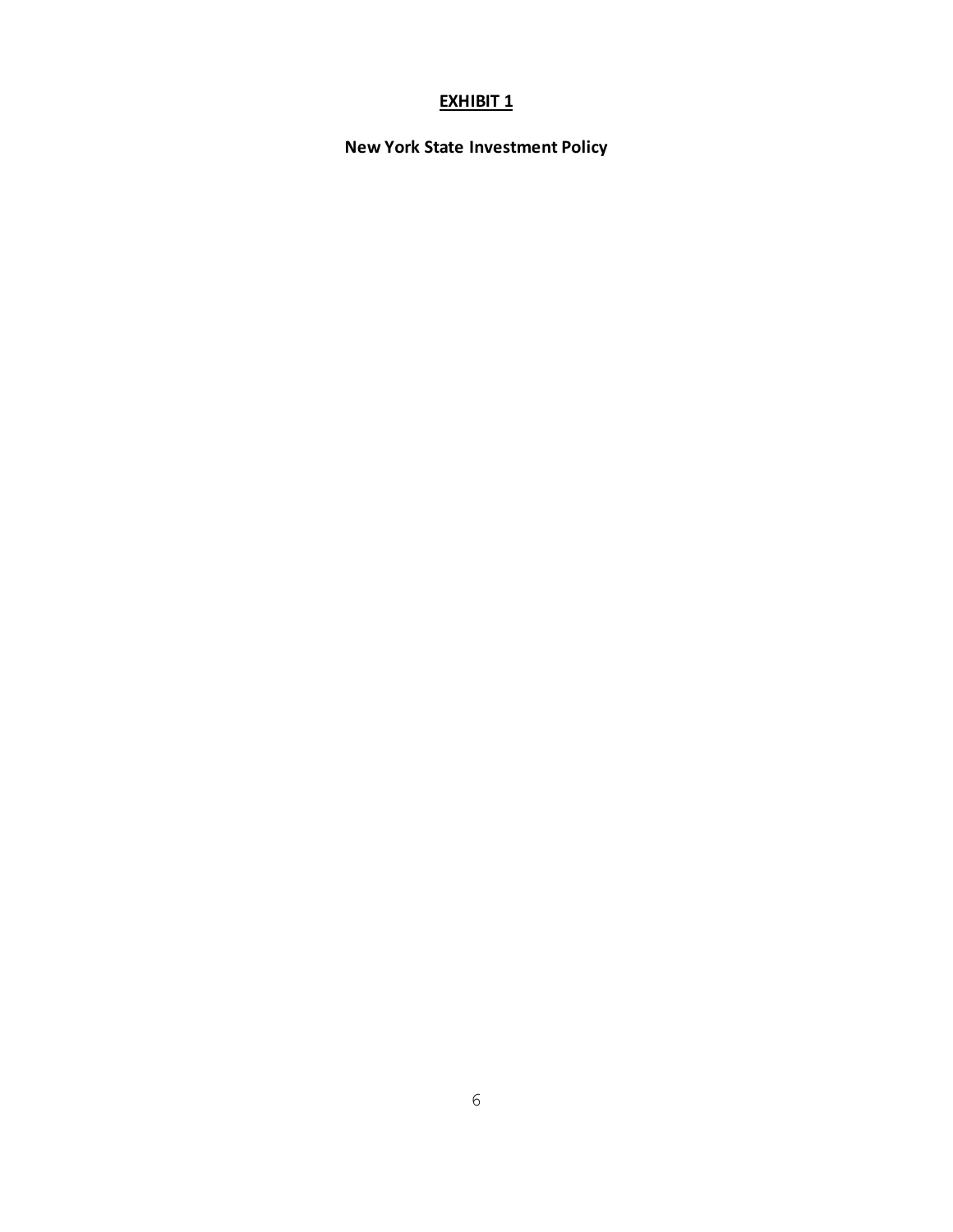

# **INVESTMENT POLICY**

### *January 2021*

### **INTRODUCTION**

Section 170 of the Tax Law establishes the Division of the Treasury (Treasury) within the Department of Taxation and Finance (DTF). By statute, the head of Treasury is the Deputy Commissioner and State Treasurer appointed by the Commissioner of Taxation and Finance. The Commissioner as the statutory sole custodian or fiscal agent for certain funds of state agencies and public authorities empowers the Treasurer to act on their behalf with all powers and duties vested in the Commissioner. The Treasurer manages funds with prudent due diligence to ensure safety and necessary liquidity while earning the highest possible yield consistent with current market conditions. The Treasurer is authorized and empowered to purchase, sell, assign, and transfer any stocks, bonds, or other securities of which the Commissioner is the statutory sole custodian or fiscal agent.

## **STANDARD OF CARE**

The "prudent person" standard shall be used by Treasury investment staff in the management of the overall investment portfolio. The "prudent person" standard is understood to mean: investments shall be made with judgment and care, under circumstances then prevailing, which persons of prudence, discretion and intelligence exercise in the management of their own affairs, not for speculation, but for investment, considering the probable safety of their capital as well as the probable income to be derived.

# **INVESTMENT OBJECTIVES**

The criteria in this policy are intended to guide investment decisions so they are consistent with all applicable federal, state, and other legal requirements. The State Treasurer shall have the discretion to waive in writing any of the provisions of this policy provided that the waiver shall not result in an investment prohibited by statute.

The investment objectives in order of priority are as follows:

- Abide by statutory requirements (legal)
- Safeguard principal from imprudent risks (safety)
- Provide sufficient liquidity to meet the purposes for which the funds are being held (liquidity)
- Obtain a reasonable rate of return (yield)
- Maintain procedures that allow for diversification of investment firms and to ensure opportunity for participation by minority and women owned (MWBE) investment firms.

# **INVESTMENT TRANSACTIONS**

All investment transactions shall be executed to the extent practicable on a competitive basis from primary government securities dealers as defined by the Federal Reserve Bank of New York or MWBE broker-dealers (See Appendix B). If quotes received are tied with no broker-dealer or bank willing to break the tie, and, if the firms cannot be distinguished by their service provided or by the competitiveness of their historical quotes, then the trade will be allocated based on a balanced allocation amongst dealers.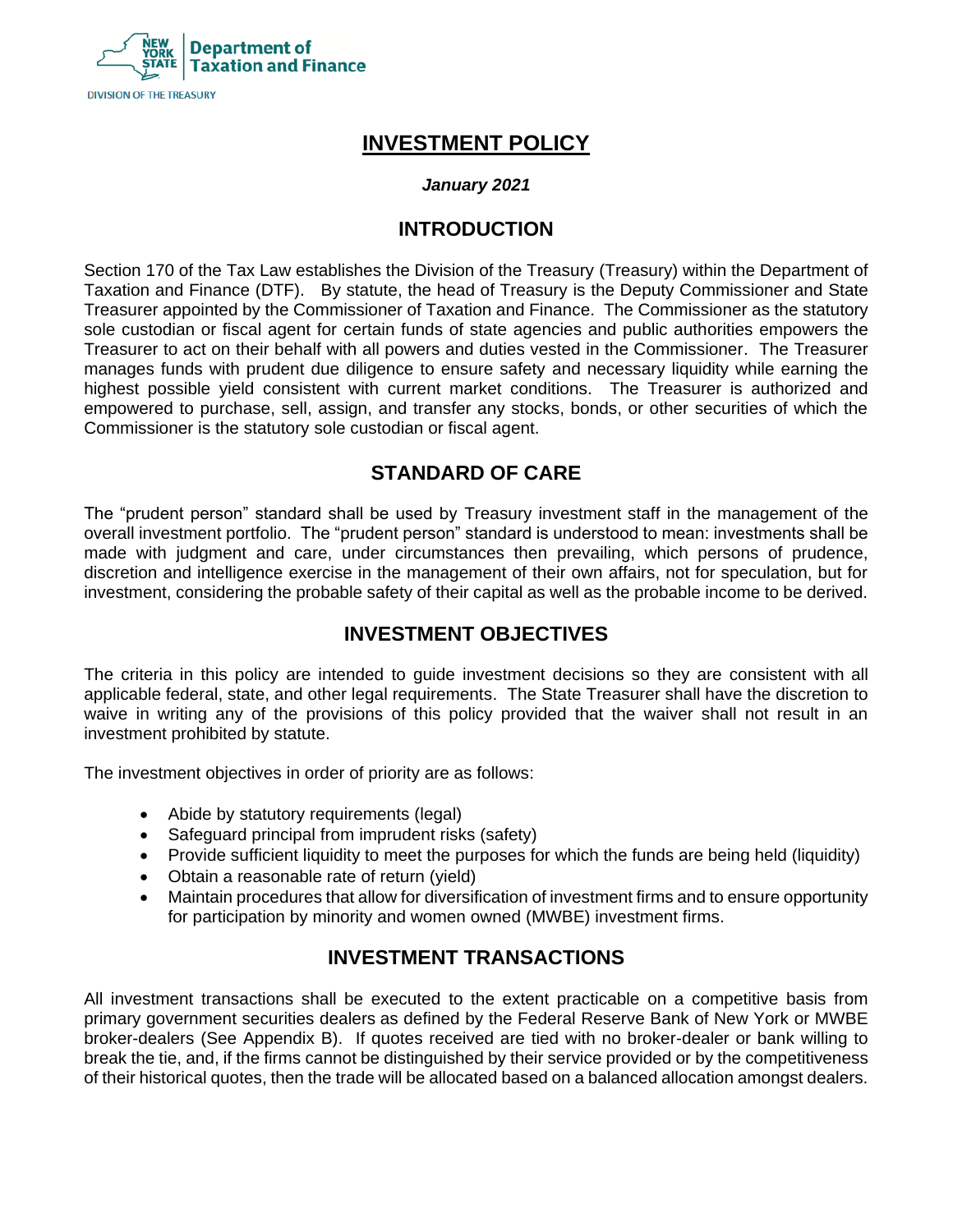

Payment of funds shall only be made against the delivery of (i) collateral or other acceptable form of security (ii) obligations when such obligations are purchased outright or (iii) evidence of ownership in the Permitted Investment; in each case either to Treasury or its duly authorized trustee or custodian. All Permitted Investments shall be held by Treasury's custodian. Records of investments shall be maintained and identify the security, the fund for which held, the place where kept, trade and settlement date, cost, sale price, and market value.

## **PERMITTED INVESTMENTS**

Subject to the provisions of the law relating to the sole custody funds overseen by Treasury monies not required for immediate expenditure may be invested in the following:

- Obligations issued, or fully insured or guaranteed as to the payment of principal and interest, by the United States of America or New York State which have a maturity of twelve years or less.
- Obligations issued, or fully insured or guaranteed as to the payment of principal and interest, by any agency or instrumentality of the United States of America that are rated in the highest rating category by at least two nationally recognized independent credit rating organizations.
- Shares or interest in government money market mutual funds that invests at least 99.5% of total assets in cash, U.S. Treasury bills, notes, repurchase agreements relating to direct treasury obligations, and other obligations issued or guaranteed as to principal and interest by the United States of America, whose objective is to maintain a constant share value of \$1.00 per share and is rated in the highest short term rating category by at least one nationally recognized independent credit rating organization. The total investment within an individual fund shall not comprise more than 1% of the fund's total net asset value.
- Commercial paper issued by a domestic corporation or municipality rated in the highest shortterm rating category by at least two nationally recognized independent credit rating organizations and having maturities not exceeding 270 days from the date they are purchased.
- Certificates of Deposit purchased from banks or trust companies located within New York State that are collateralized consistent with state finance law.
- Municipal securities as authorized by statue including general obligation bonds and notes of states other than New York currently assigned the highest rating of at least two independent credit rating organizations with a maturity of 12 years or fewer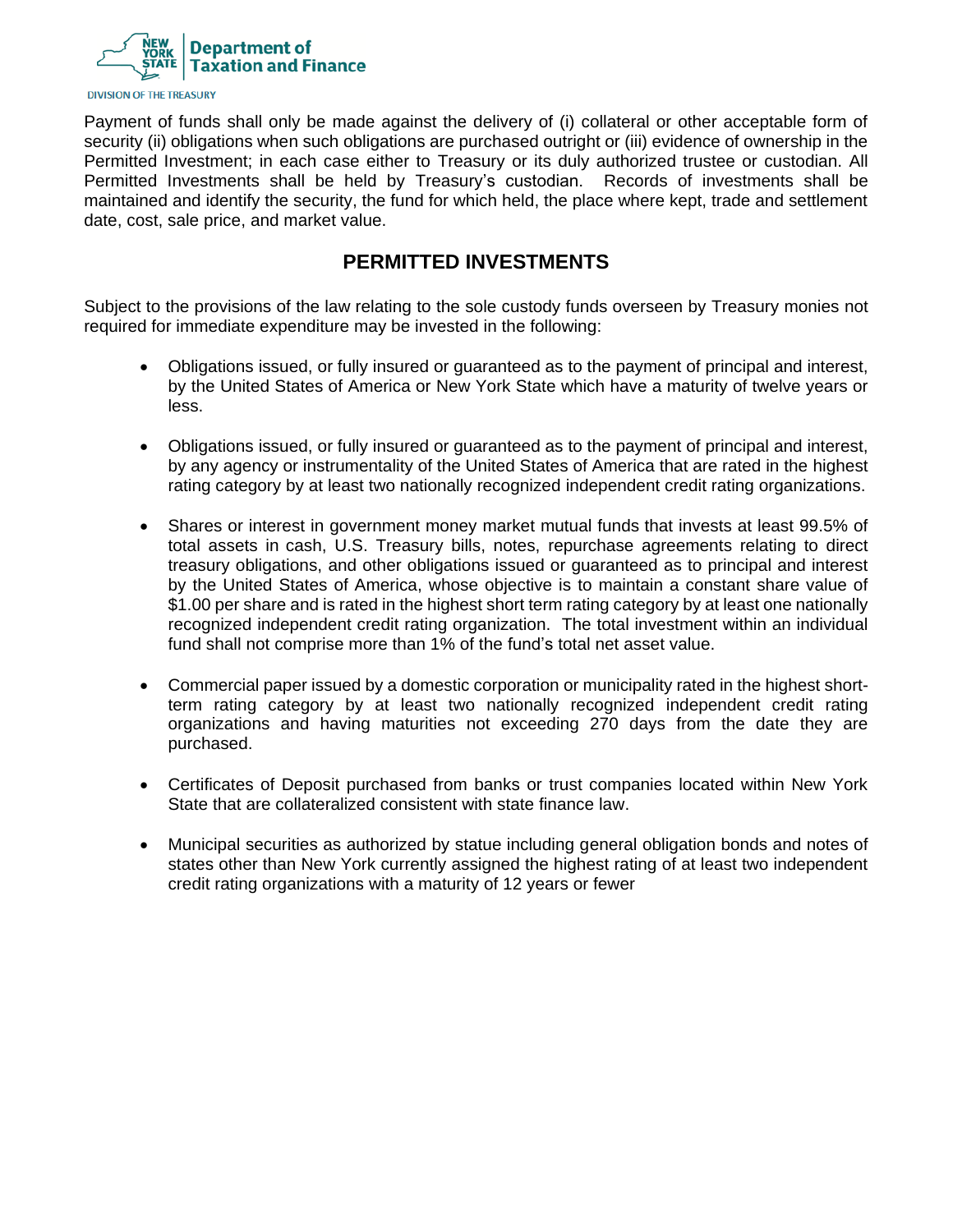

# **Appendix A: ALLOWABLE INVESTMENTS**

FOOTNOTES:<br>\*See Sedion 98 of State Finance Law for Additional Limitations

NEW<br>YORK<br>ȘTATE **Department of<br>Taxation and Finance** 

> DEPARTMENT OF TAXATION AND FINANCE DIVISION OF THE TREASURY

**DIVISION OF THE TREASURY**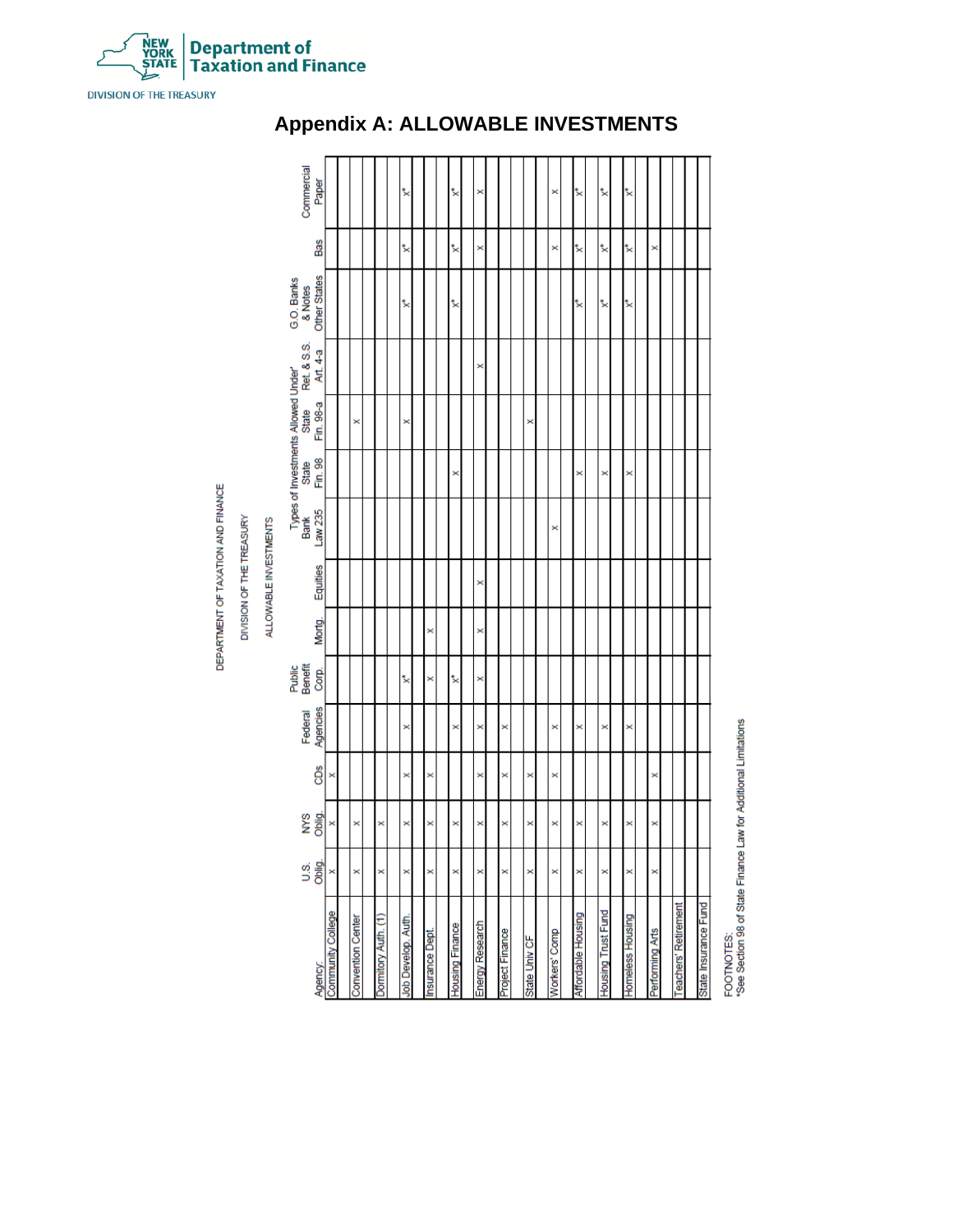

# **Appendix B: Authorized Broker-Dealers**

- 1. Bank of America Securities
- 2. Citigroup Global Markets
- 4. HSBC Securities
- 5. Mizuho Securities
- 6. Morgan Stanley
- 7. Cantor Fitzgerald
- 8. Great Pacific Securities
- 9. KeyBank Capital Markets
- 10. Royal Bank of Canada
- 11. Samuel A. Ramirez
- 12. Wells Fargo
- 13. JPMorgan Chase

# **Appendix C: Commercial Paper Limitations**

|                                              | Sec. 235 of the<br><b>Banking Law</b>                                                     | Sec. 98 of the State<br><b>Finance Law</b>                                                                                                                                            | Sec. 98-a of the<br><b>State Finance Law</b>                                                                                                                                         |
|----------------------------------------------|-------------------------------------------------------------------------------------------|---------------------------------------------------------------------------------------------------------------------------------------------------------------------------------------|--------------------------------------------------------------------------------------------------------------------------------------------------------------------------------------|
|                                              | <b>WCB &amp; NYSERDA1</b>                                                                 | HFA, MCFFA, AHC,<br><b>HFTC</b>                                                                                                                                                       | <b>JDA</b>                                                                                                                                                                           |
| <b>Maturity</b><br>Limit                     | 270 days                                                                                  | 90 days                                                                                                                                                                               | 90 days                                                                                                                                                                              |
| <b>Dollar Limit</b>                          | No statutory limit                                                                        | No more than \$250 million<br>may be invested in any<br>one corporation                                                                                                               | No more than \$250<br>million may be<br>invested in any one<br>corporation                                                                                                           |
| <b>Purchase</b><br>date<br><b>limitation</b> | No statutory limit                                                                        | No statutory limit                                                                                                                                                                    | No statutory limit                                                                                                                                                                   |
| Rating<br><b>limitation</b>                  | Highest rating of an<br>independent rating<br>service designated by<br>the banking board. | Highest rating of two<br>independent rating<br>services designated by the<br>Comptroller and issuer has<br>maintained such ratings or<br>similar obligations during<br>preceding year | Highest rating<br>independent rating<br>services designated<br>by the Comptroller<br>and issuer has<br>maintained such<br>ratings or similar<br>obligations during<br>preceding year |

 $1$  Section 1859 of the Public Authorities Law authorizes NYSERDA to invest in securities in which the trustees of any public retirement system or pension fund may invest pursuant to Article 4-a of the Retirement and Social Security Law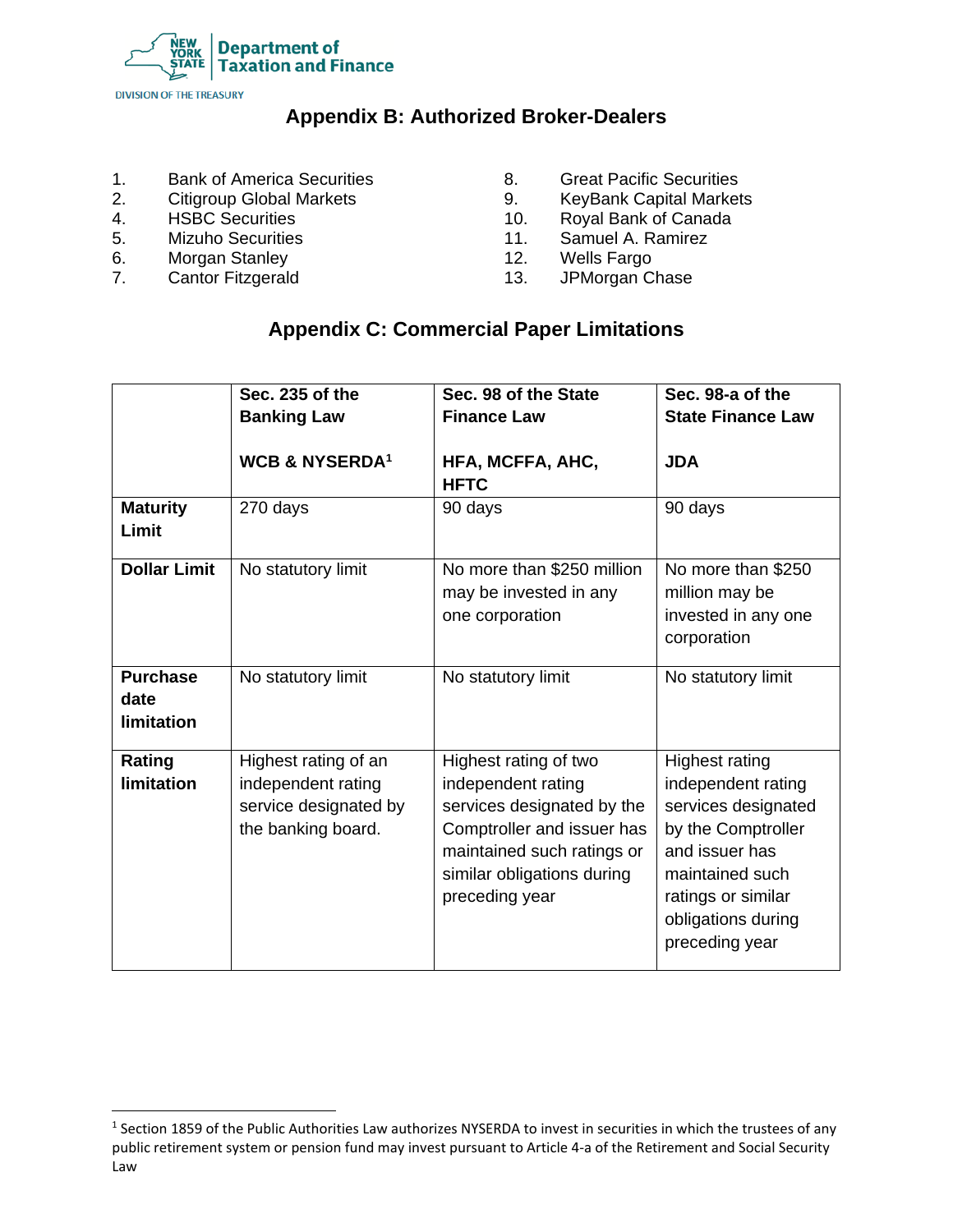

# **Appendix D: Selection of Financial Services Firms**

The Division of the Treasury invests in fixed-income and money-market instruments using banks and securities dealers (broker/dealers). The type of financial services firm selected depends on the investment instrument.

| <b>Investment</b>                     | <b>Financial Services Firm(s)</b>         |  |
|---------------------------------------|-------------------------------------------|--|
| U.S. Treasury Obligations & Municipal | Primary Dealers and MWBE designated       |  |
| <b>Securities</b>                     | firms                                     |  |
| <b>Commercial Paper</b>               | Large money center bank or securities     |  |
|                                       | dealer reporting to the Federal Reserve's |  |
|                                       | <b>Primary Dealer List</b>                |  |
| <b>Certificates of Deposit</b>        | New York domiciled banks                  |  |

# **Appendix E: Criteria and Standards**

| <b>Criteria</b>                                   | <b>Investment of Type Firm</b> | <b>Standard</b>                                                                                                 |
|---------------------------------------------------|--------------------------------|-----------------------------------------------------------------------------------------------------------------|
| • Financial Trends                                | All                            | Stable or Increasing                                                                                            |
| • Total Assets                                    | <b>Securities Dealers</b>      | Not less than \$1 billion                                                                                       |
|                                                   | CD's (Banks)                   | Not less than \$100 million                                                                                     |
| • Shareholders' Equity                            | <b>Securities Dealers</b>      | Not less than \$100 million                                                                                     |
|                                                   | Non-CD's (Banks)               | Not less than \$100 million                                                                                     |
|                                                   | CD's (Banks)                   | Not less than \$10 million                                                                                      |
| Location                                          | All                            | <b>NYS Office</b>                                                                                               |
| Age of<br>Firm/Experience                         | All                            | At least 20 years in financial<br>services business                                                             |
| Securities Fraud/<br>$\bullet$<br>Insider Trading | All                            | Must not be convicted of<br>securities fraud, insider<br>trading; or undergoing major<br>security investigation |
| Tax Fraud/<br>Delinquency                         | All                            | Must not be convicted of tax<br>fraud or have unresolved tax<br>delinquency                                     |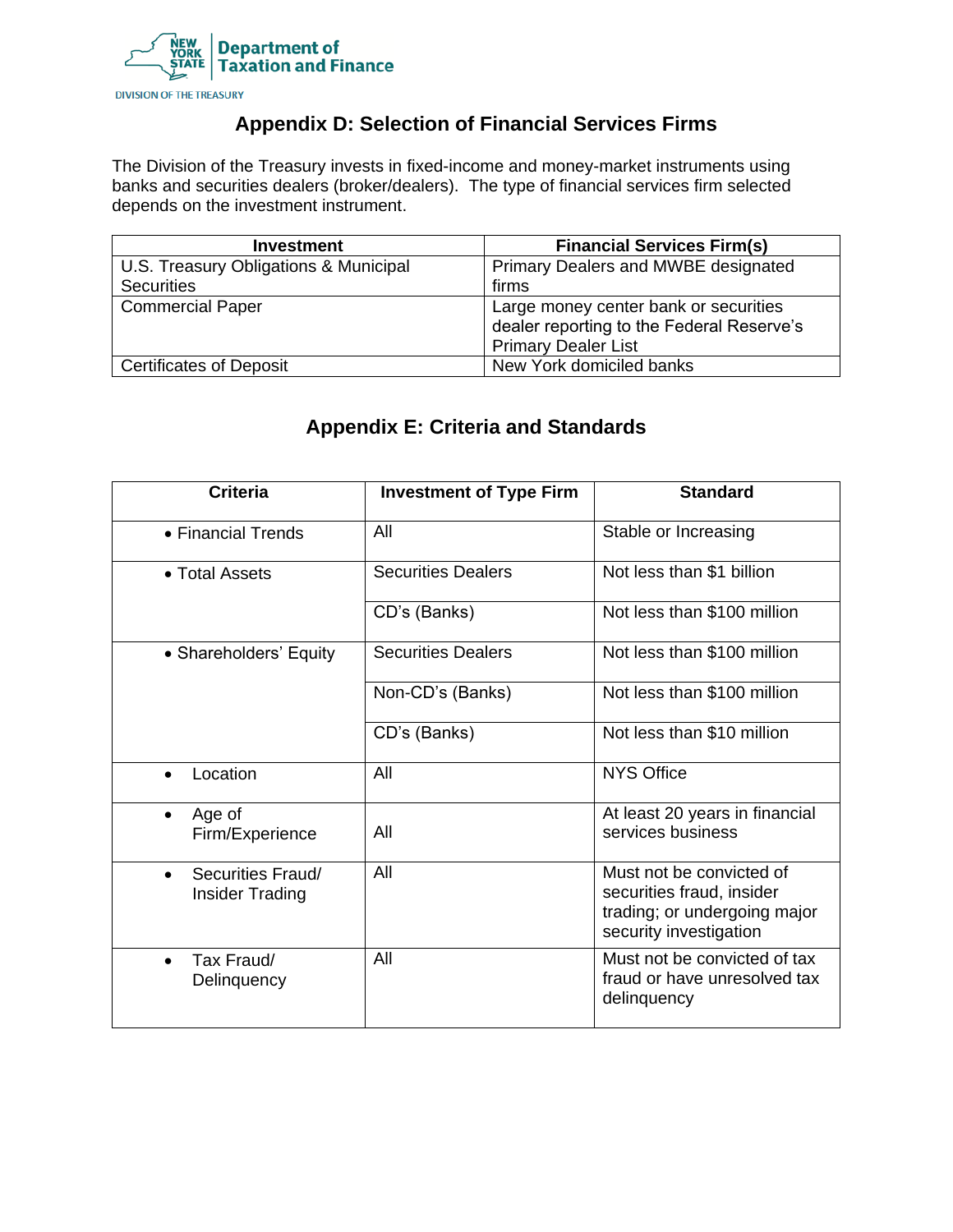

### **Appendix F: Waiver of Bank/Broker-Dealer (Letter Sample)**

*You are hereby authorized to transact an investment with (name of banker/broker) for the purchase/sale of (type and amount of investment) even though such banker/broker is currently not on the list of authorized banks and brokers.*

*This authorization is limited to (type and amount of investment) on (date), and any future investments with (name of banker/broker) will require a new authorization.*

## **Appendix G: Waiver of Dealer Limitation (Letter Sample)**

*You are hereby authorized to exceed the general safety rule which limits (general safety rule) with (name of banker/broker) for the purchase of (amount and type of investment) for (Agency – MAC #) on (date).*

*This authorization is limited to (amount and type of investment), and any future investments with (name of banker/broker), which exceeds the general safety rules, will require a new authorization.*